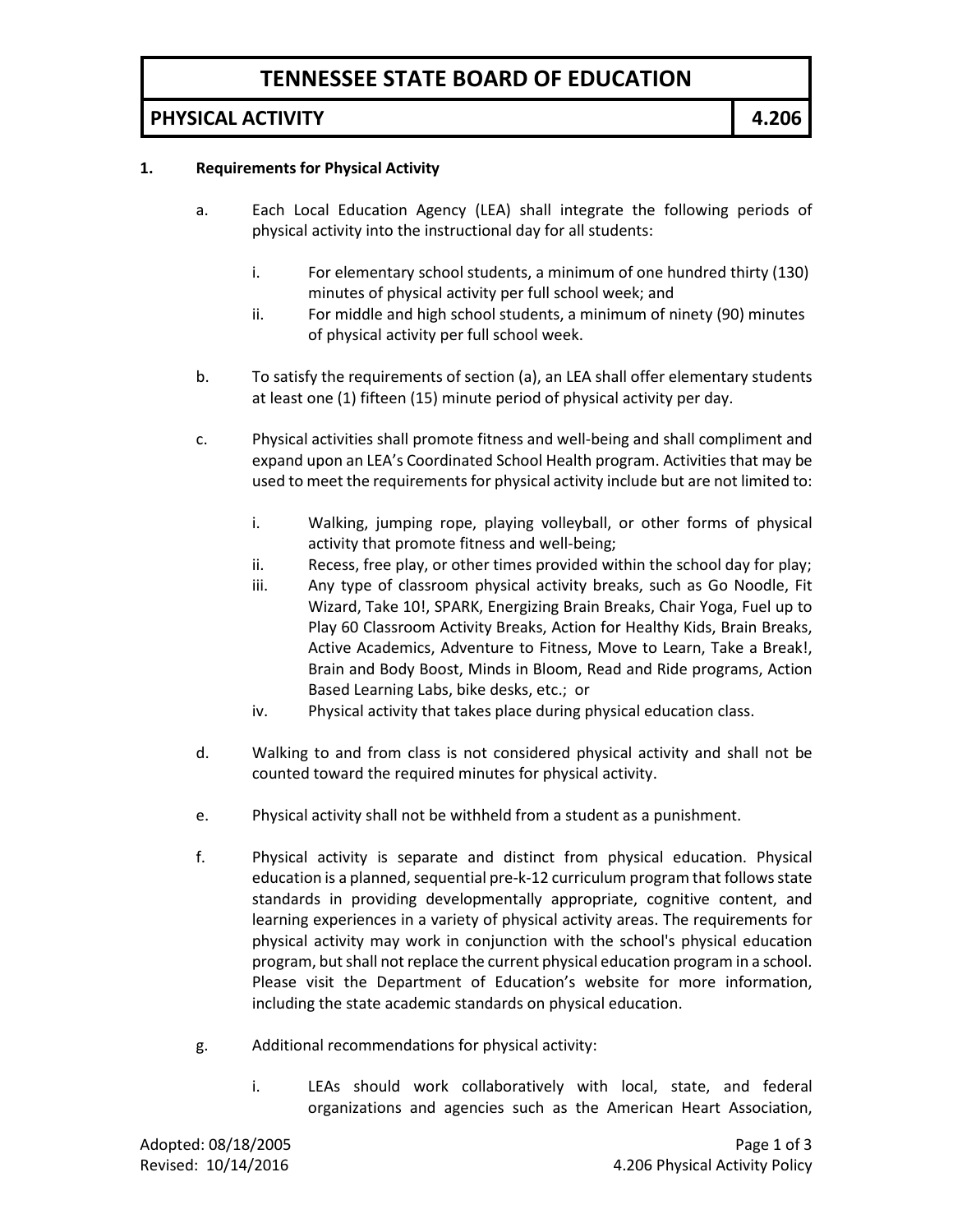# **TENNESSEE STATE BOARD OF EDUCATION**

## **PHYSICAL ACTIVITY 4.206**

American Cancer Association, Action for Healthy Kids, Governor's Foundation for Health and Wellness, and the Tennessee Association for Health, Physical Education, Recreation, and Dance on best practices for incorporating physical activity.

- ii. Physical activity should be integrated into all curricula areas of the school program.
- iii. Recess should be offered daily to all elementary school children.
- iv. A community report card should be developed to identify school and community resources that promote physical activity. These resources should take into consideration the needs and interests of all community members.
- v. LEAs should offer professional development in the area of physical education and health education.
- h. LEAs should align their policies with the recommendations of professional organizations such as the National Association for Sport and Physical Education, National Alliance for Nutrition and Activity, Center for Disease Control and Prevention, the American School Health Association, and the Society for Health and Physical Education.

### **2. School Health Advisory Councils**

- a. Each LEA shall establish a School Health Advisory Council. The advisory council shall consist of a group of individuals representing the school and community, including parents, students, teachers, school administrators, school board members, health professionals, school food service representatives, and members of the public. The council shall serve as a resource to school sites for implementing policies. The primary responsibilities of the council include but are not limited to:
	- i. Developing, implementing, monitoring, reviewing, and, as necessary, revising physical activity and nutrition policies;
	- ii. Ensuring that all schools within the LEA create and implement an action plan related to modules from the *School Health Index;*
	- iii. Ensuring that the results of the action plan are annually reported to the School Health Advisory Council; and
	- iv. Ensuring that school-level results include measures of progress on each indicator of the *School Health Index*.
- b. LEAs shall consider the recommendations of the School Health Advisory Council in making any policy changes that affect the healthy learning environment.

### **3. Implementation of School Health Index**

a. Each school within an LEA shall implement the *School Health Index*, which can be obtained free of charge. The *School Health Index* is an internationally recognized